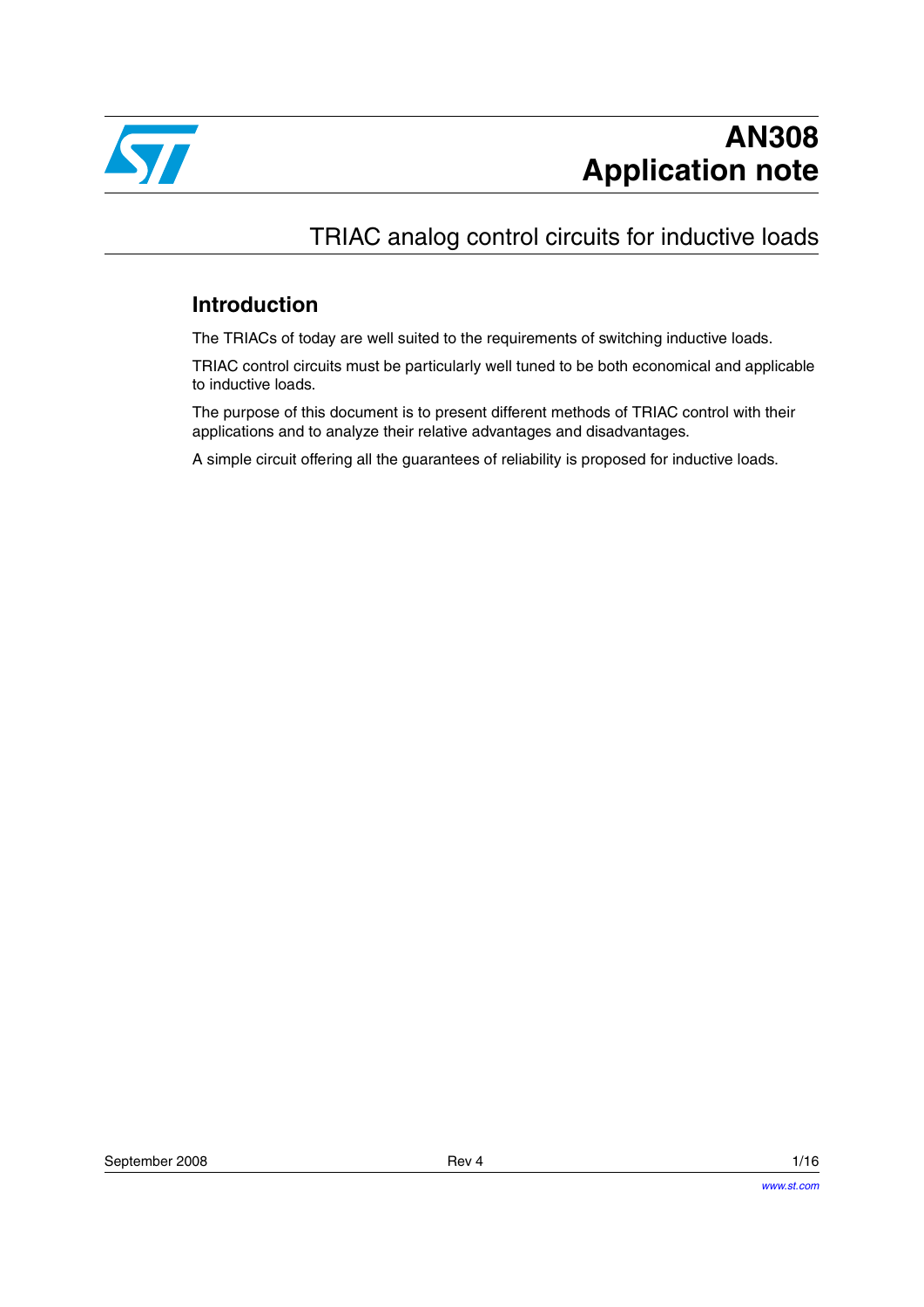# **1 Triggering methods**

## **1.1 Triggering with synchronization on the TRIAC voltage**

The triggering circuit with synchronization across the TRIAC (See *[Figure 1](#page-1-0)* and *[Figure 2](#page-1-1)*) turns on the component at an angle β after the current drops to zero, such that

 $\beta = \omega \cdot \text{Tr}$ .

Time Tr is defined by the time constant  $(P + Rt)C$ .

 $\omega = 2 \cdot \pi \cdot f$  with  $f =$  mains frequency.

<span id="page-1-0"></span>



#### <span id="page-1-1"></span>**Figure 2. Synchronization across the TRIAC - waveforms (general case)**



This is the simplest possible circuit but in certain cases it can have an important drawback.

For example, consider a highly inductive load (L  $\omega$  / R > 4) where the TRIAC is turned on with a considerable delay β, perhaps 100° after the mains voltage zero as in*[Figure 3](#page-2-0)*.

If the TRIAC is turned on at point A, the conduction  $(\alpha)$  lasts up to about 150°. The TRIAC turns off at point B at  $\alpha + \beta = 250^{\circ}$  after the zero voltage point. At that instant a negative voltage is applied to the triggering circuit which turns on the TRIAC at point C after an angle β of 100°, that is, 350° from the starting point.

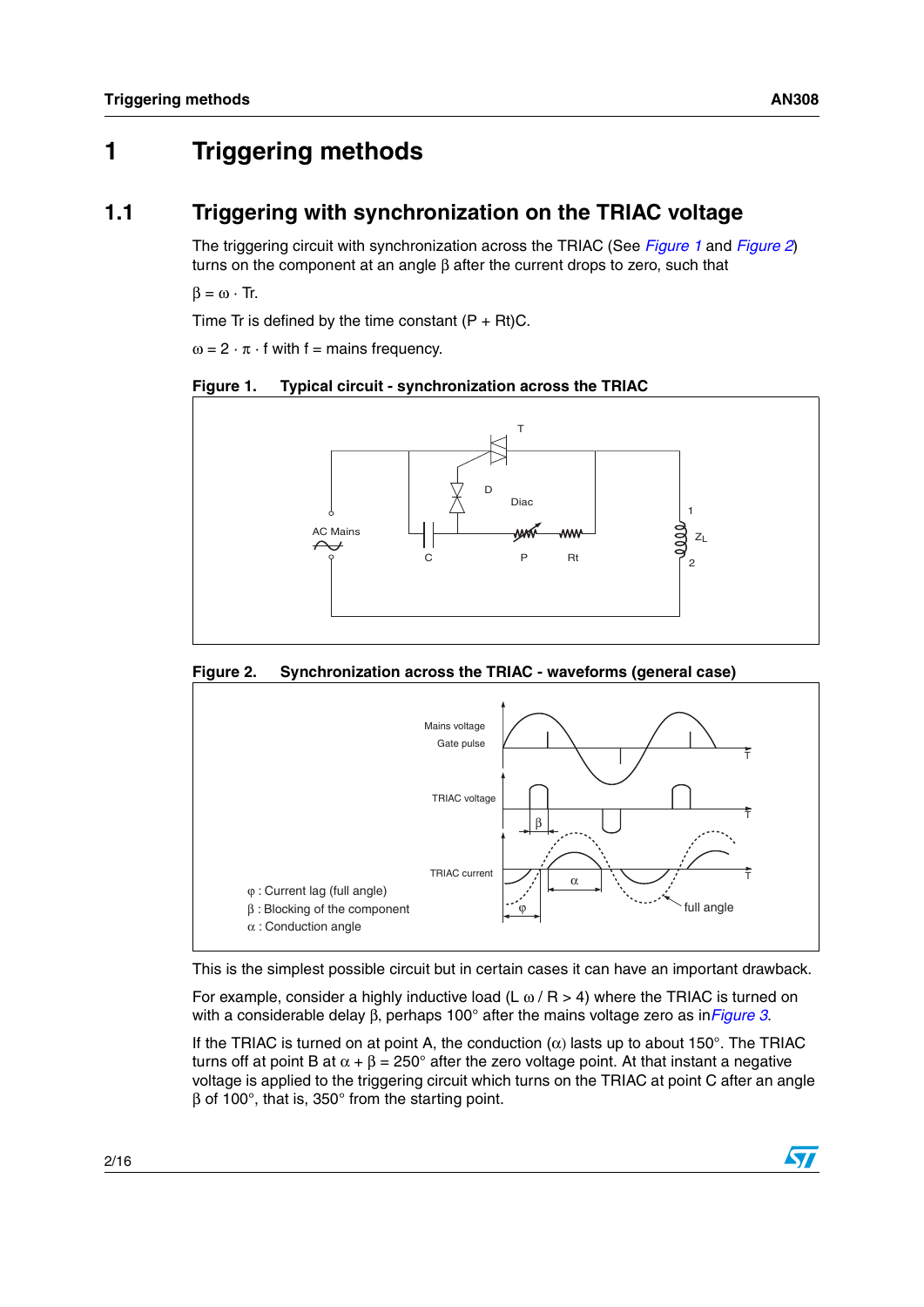The second turn-on occurs at a very low voltage and the angle  $\alpha'$  is much smaller than  $\alpha$ . The following period begins under similar conditions and the unbalance persists. This type of asymmetrical operation is not only unacceptable but can be dangerous (high current due to load magnetic saturation due to the dc content of the waveform).

The unbalance is illustrated for a particular case, starting from zero of the mains voltage. Other causes also produce this behavior

- variation of the load impedance, for example, with motors, due to torque variation
- modification of the control turn-on angle

This phenomenon is due to the fact that the circuit does not take its time reference from the mains zero voltage. Rather, the synchronization is taken from the voltage across the TRIAC, which is dependent on the load current, that is, on the load phase shift.

<span id="page-2-0"></span>**Figure 3. Synchronization across the TRIAC - waveforms (delayed turn on)**



To sum up, this first very simple triggering circuit, synchronized by the voltage across the TRIAC, has the following characteristics:

- Advantages:
	- Simple design and low cost
	- Connection by two wires, without polarity issue
	- Absence of a separate power supply
	- Little power dissipated in P and Rt
- A serious disadvantage:
	- Because of its principle, this circuit cannot be used for highly inductive loads with a narrow conduction angle because it can result in unacceptable asymmetrical operation.

This very simple triggering circuit should be reserved for low-cost applications with the following characteristics:

- Resistive or slightly inductive loads
- No stringent requirements concerning the accuracy of regulation
- Highly inductive loads where the power varies between 85 and 100% of the maximum power

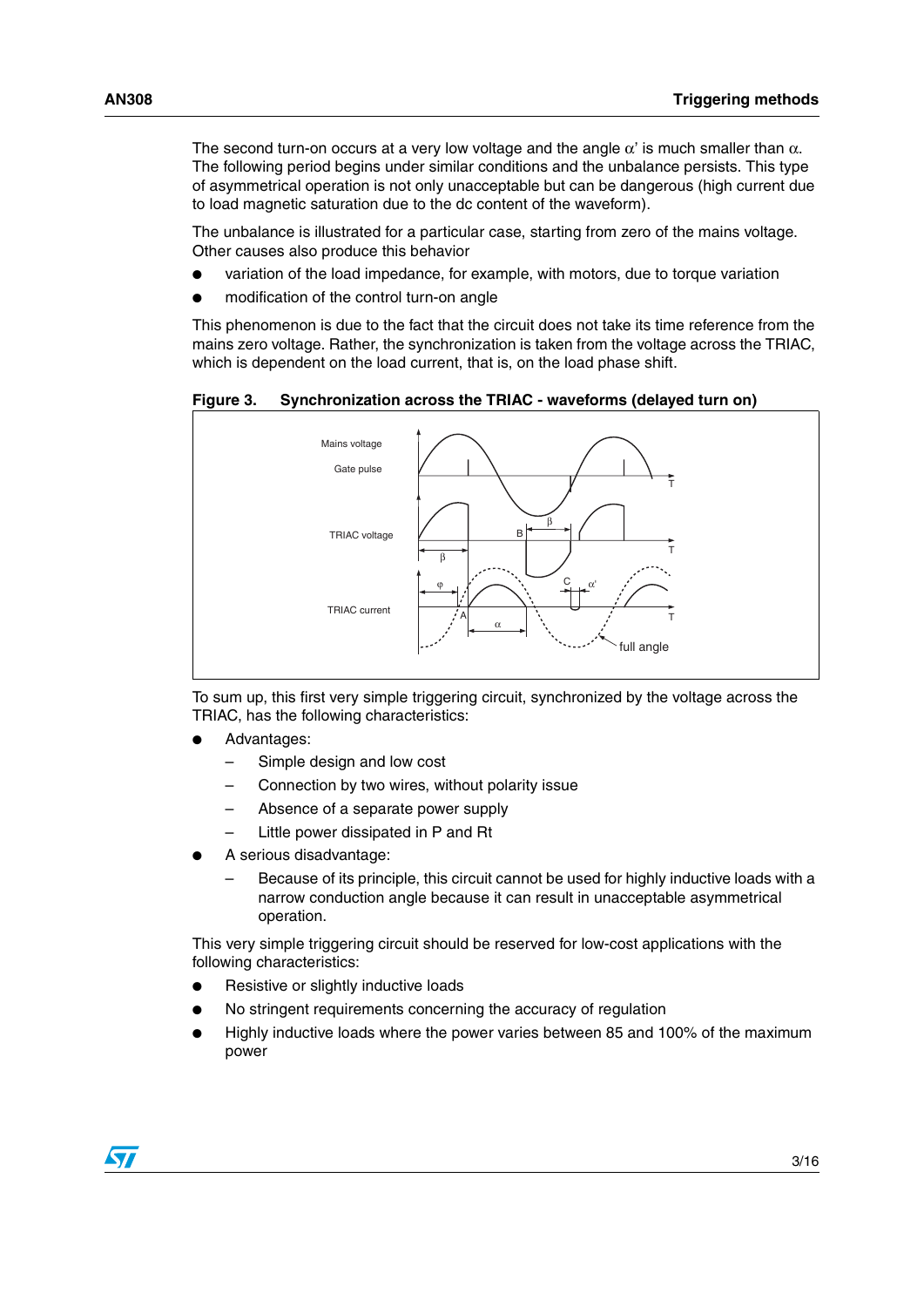# **1.2 Triggering with synchronization by the mains voltage**

This triggering circuit of *[Figure 4](#page-3-0)* is synchronized by the mains voltage. The pulses are always shifted by 180° with respect to each other, whatever the type of load.

<span id="page-3-0"></span>







Angle  $\theta$  is the delay between the mains zero voltage and the triggering pulse. It can be adjusted by means of potentiometer, P, from 0 to 180° to vary the load voltage. The current in an inductive load (L.R) lags the voltage by an angle  $\varphi$ : (tan  $\varphi = \omega \cdot L/R$ ).

For triggering angles,  $θ$ , higher than  $φ$ , operation is perfectly symmetrical and stable.

This simple circuit can still present the risk of a fault in the case where  $\theta$  is smaller than  $\varphi$ , as shown in *[Figure 6](#page-4-0)*.

As an example, take the case of a highly inductive load and an angle  $\theta = 60^\circ$ . The TRIAC is turned on at point A (60°). It conducts over more than 180°, up around 230°. It is blocked at point B: (290°).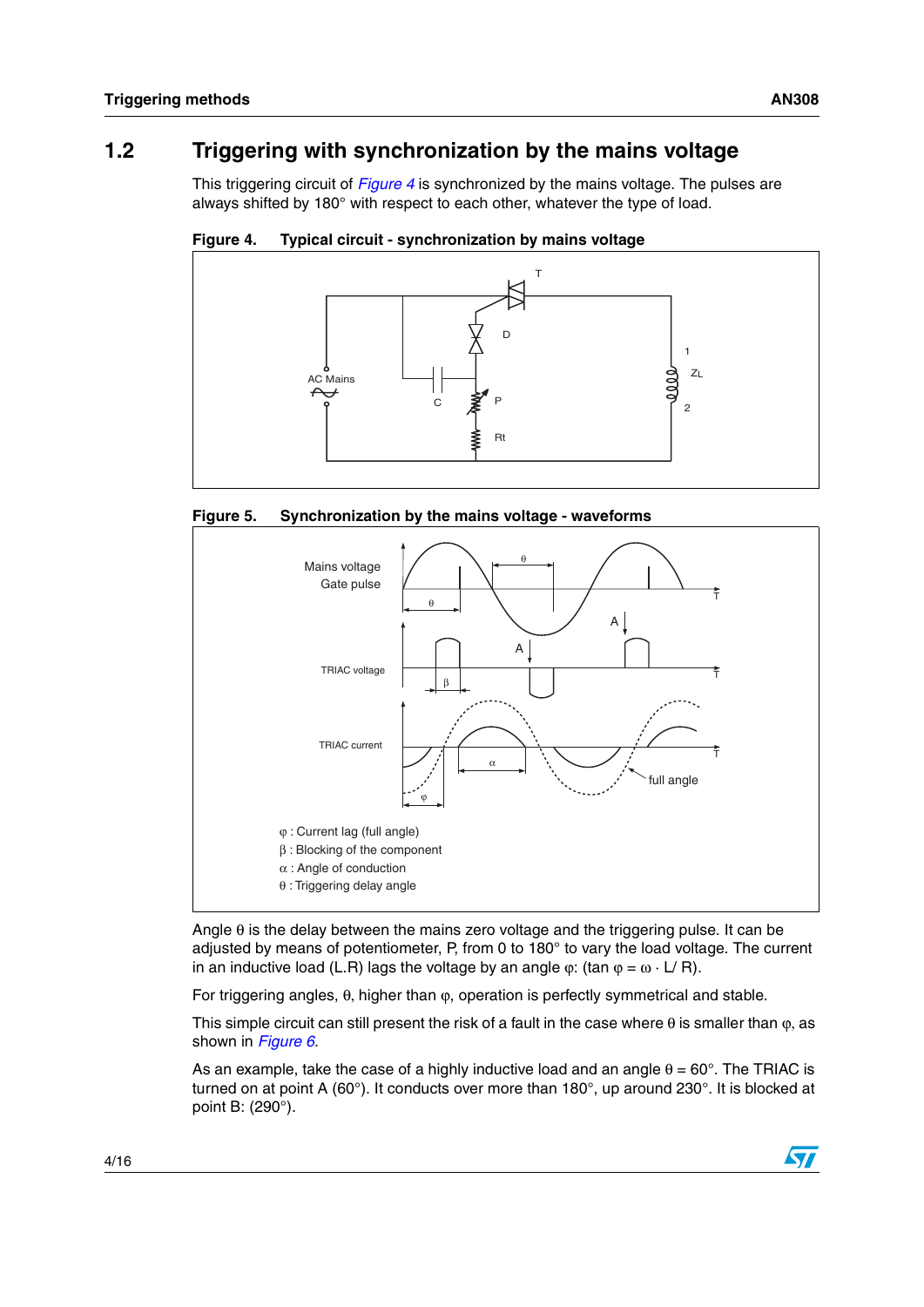The second triggering pulse occurs at point C when  $\theta + \alpha = 240^{\circ}$ . It has no action on the TRIAC which is still conducting. The TRIAC is not turned on for the next half-wave. As in the previous case, the operation is totally asymmetrical, and thus unacceptable.

full angle Mains voltage Gate pulse B ϕ T T T α θ  $\overline{C}$ θ TRIAC voltage TRIAC current

<span id="page-4-0"></span>**Figure 6.** Synchronization by the mains voltage - asymmetrical operation  $θ < φ$ 

To prevent this fault, it is necessary to limit the turn-on angle to maintain  $\theta > \varphi$ . This is possible for loads whose L and R parameters remain strictly constant.

Experience shows that for the majority of inductive loads used in industrial applications (like motor controls and transformers) the values of L and R are not constant and vary a great deal during operation. For these types of applications it is not possible to limit the turn-on angle without considerably reducing the voltage excursion.

To sum up, this simple triggering circuit, synchronized by the mains voltage, is more developed than the previous one. It has the following charactersitics:

- Advantages:
	- Simple design
	- More accurate control than the previous circuit
	- No auxiliary power supply or transformer required
- Disadvantages:
	- Connection of the circuit by 3 marked wires, instead of 2 without polarity in the previous circuits
	- Higher power dissipated in passive components P and Rt (since the mains voltage is continuously applied across them)
	- Operation becomes completely asymmetrical if the control angle θ is less than ϕ.

This triggering circuit can be used only for applications in which the phase shift of the load remains constant (air inductor) or if operation is restricted to values of θ much higher than ϕ, that is, for low load voltage operations.

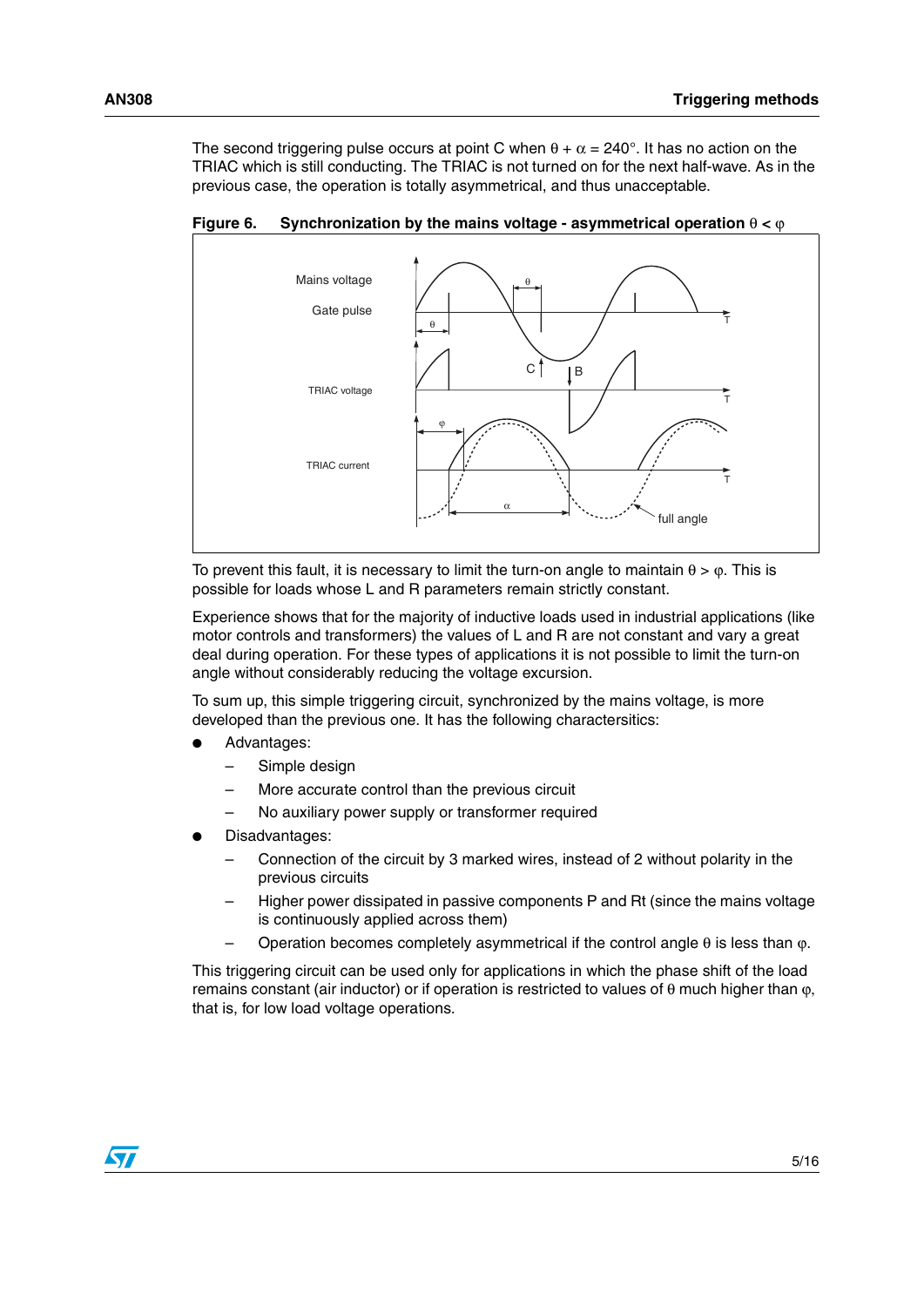### <span id="page-5-1"></span>**1.3 Triggering synchronized by the mains voltage and suitable for industrial applications**

This new circuit is derived from the previous one by improving the triggering pulse generator. The improvement consists of maintaining the triggering signal during each half wave between values  $\theta$  and 180°. This is done simply by sending a pulse train after the initial pulse so as to maintain the triggering order, as shown in *[Figure 7](#page-5-0)*.



<span id="page-5-0"></span>**Figure 7. Triggering by pulse train synchronization by the mains voltage**

For example, suppose that angle  $\varphi$  is equal to 85° and  $\theta$  is equal to 60°. At the first pulse, the TRIAC is turned on at point A (60°). It conducts for angle  $\alpha$ 1 greater than 180° and close to 240°. It is blocked at point B, but is immediately triggered at point B' by the next gate pulse. During the first half-waves, operation is slightly asymmetrical but gradually the durations of conduction become balanced (refer to the dotted line curve in *[Figure 7](#page-5-0)*).

*[Figure 8](#page-6-0)* gives the circuit diagram. A small sensitive auxiliary TRIAC, Ts, is used to produce the required pulse train. The delay time constant, defined by capacitor C, compensating resistor Rt and potentiometer P, sets the angle θ. The capacitor charges from 0 V. DIAC D triggers TRIAC T as soon as the capacitor voltage reaches the DIAC breakover voltage (Vbo). This time is the same for both half-waves, it just depends on Vbo symmetry.

A first pulse is applied to the gate of the main TRIAC, T. A voltage pulse occurs across Rd and triggers sensitive TRIAC Ts. Once turned on, this Ts bypasses potentiometer P. Thus the remaining charging cycles of the capacitor have a much shorter time constant Rt · C.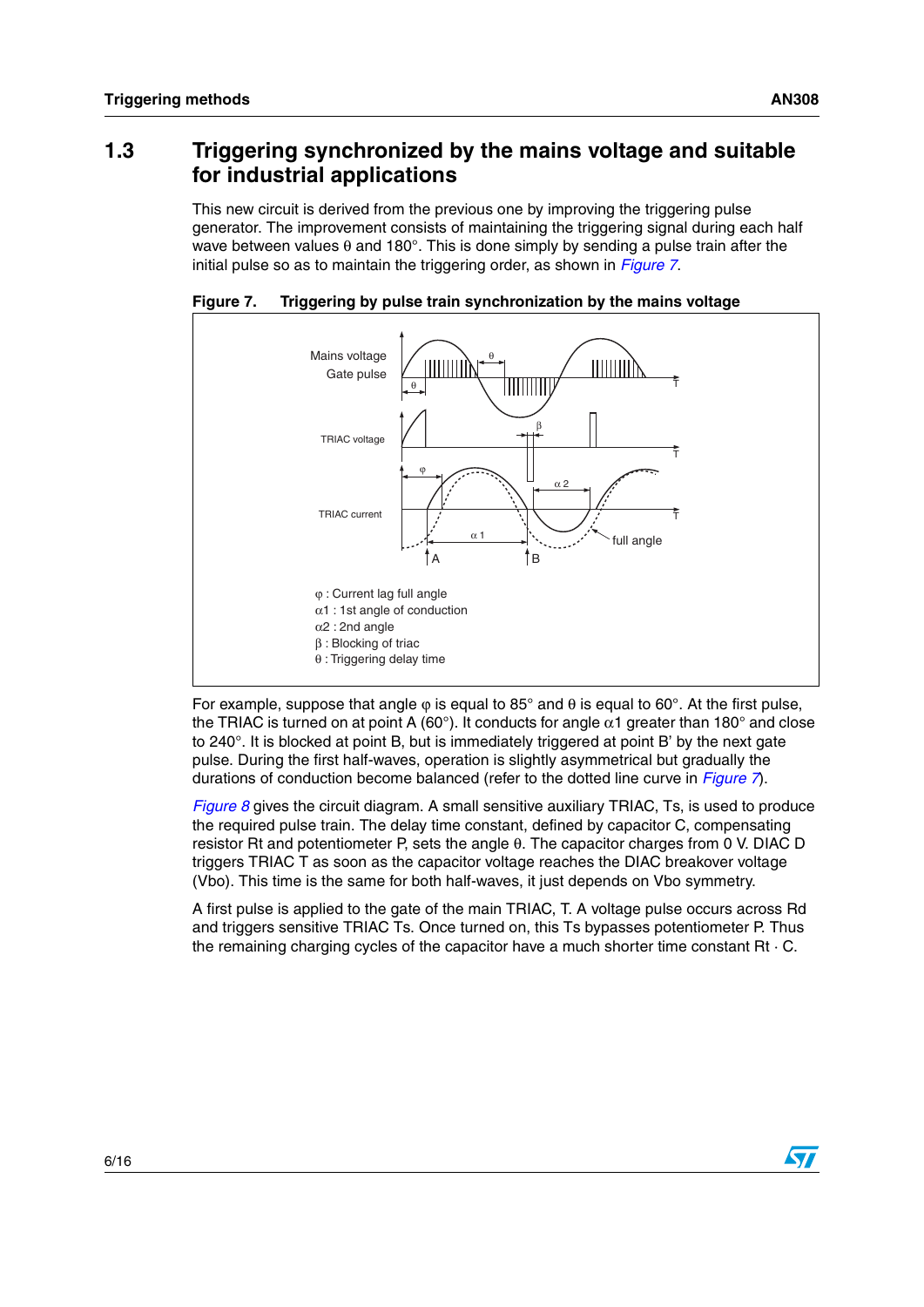

<span id="page-6-0"></span>**Figure 8. Circuit with triggering by pulse train synchronization by mains voltage**

This results in a train of pulses being applied to the gate of TRIAC, T. In this way T is retriggered into conduction instead of remaining blocked as in the previous circuit.

The pulse train continues until the mains voltage crosses the zero point, at which time TRIAC Ts, supplied through a resistive load, turns off.

For the following half-cycle, the time constant is once more determined by the capacitor and the potentiometer. This half cycle is then symmetrical to the previous one..

To sum up, the improved triggering circuit synchronized by the mains voltage has a number of advantages.

- Low cost
- **Excellent control accuracy**
- No need for auxilliary power supply
- Operation with all types of loads (different cos  $\varphi$  or variable cos  $\varphi$  values)
- No risk of failure over the whole adjustment range

This circuit has been developed by the STMicroelectronics applications laboratory and used with success for a wide range of equipment.

### **1.4 Conclusion**

The tricky control of an inductive load requires a critical choice of triggering circuit. The first two circuits described here give the user a very limited adjustment range. A universal circuit can be obtained by taking into account two main factors:

- To reach perfect symmetry of the first gate pulses in positive and negative half-cycles, the triggering circuit should be synchronized by the mains voltage.
- The phase angle variation allows perfect symmetry of the current if the TRIAC is continuously triggered.

The circuit described in the *[Section 1.3: Triggering synchronized by the mains voltage and](#page-5-1)  [suitable for industrial applications on page 6](#page-5-1)* combines these two principles in a very simple way. It allows complete variation of power with an inductive load without particular problems. It can thus serves as the basis for a universal circuit for control an inductive load by phase splitting.

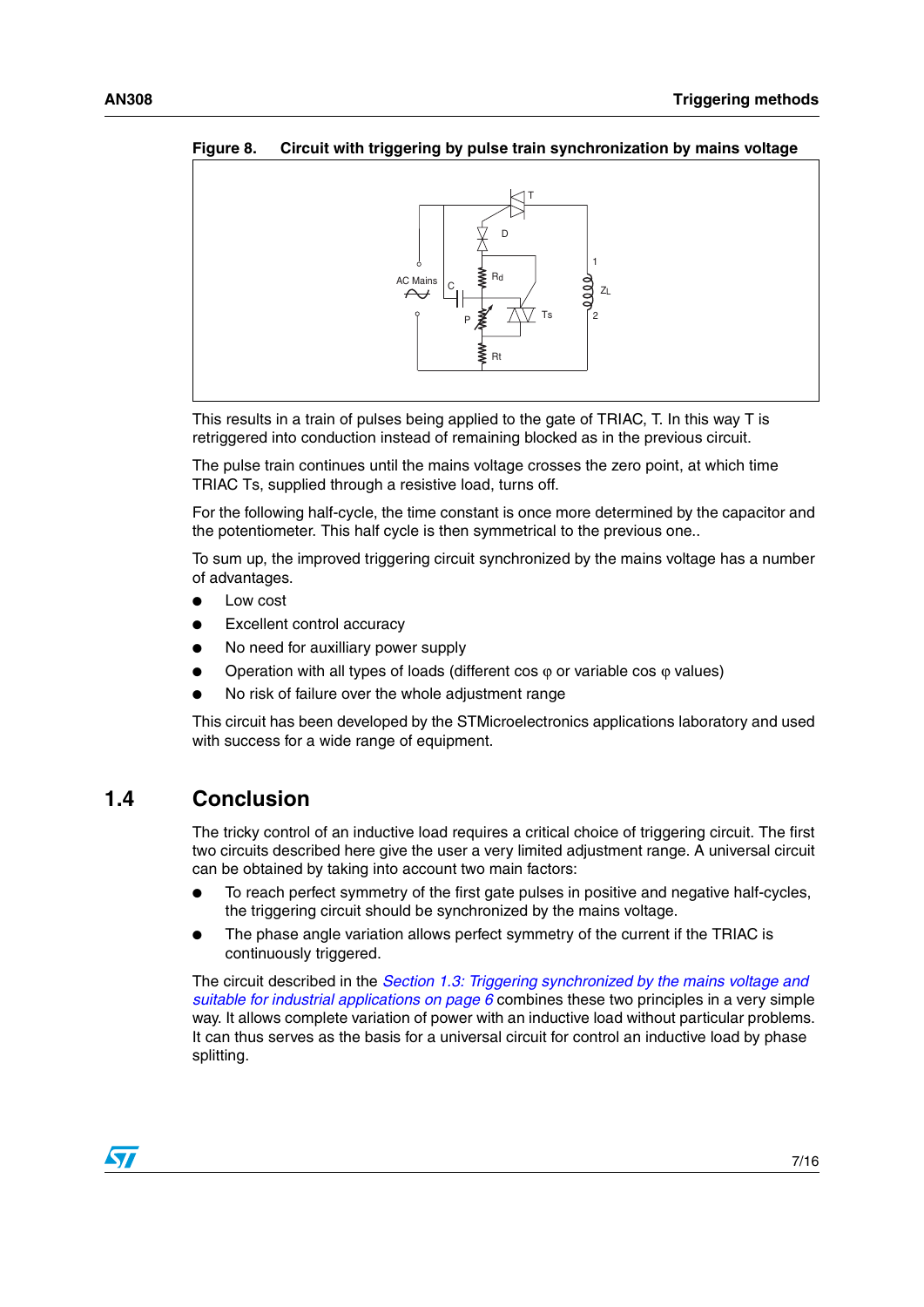# **2 Application examples**

# **2.1 Synchronization across the TRIAC**

The schematic in *[Figure 9](#page-7-0)* is used to set the speed of a low-power induction motor, such as those which can be found in fan applications.

Capacitors C1, C2 and C4 are used to filter the noise coming from TRIAC commutations. C1 and C4 capacitors have to be from Y2 technology, whereas C2 has to be from X2 technology.

<span id="page-7-0"></span>**Figure 9. Speed-control circuit for a small asynchronous motor**

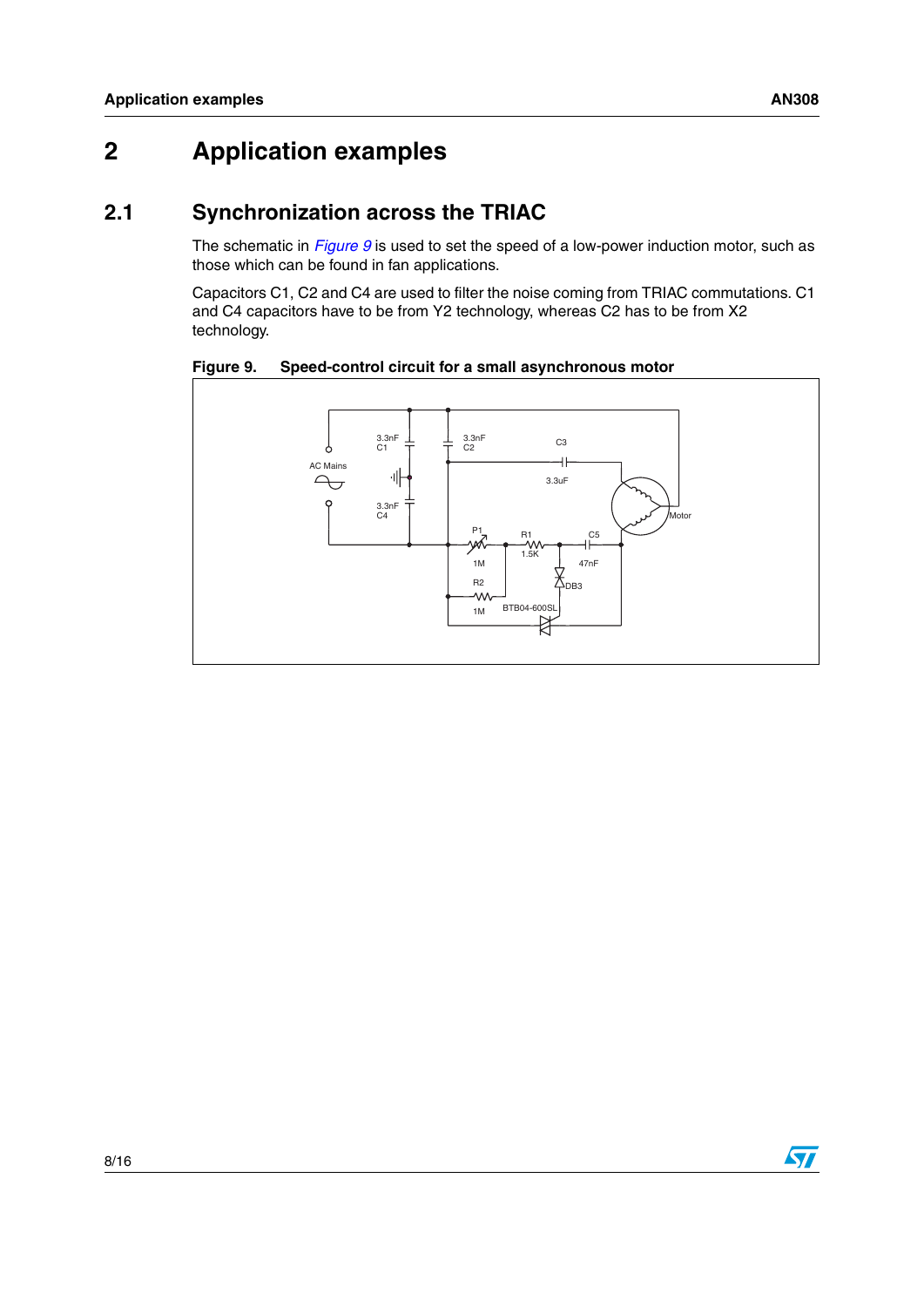# **2.2 Synchronization by the mains voltage**

The schematic in *[Figure 10](#page-8-0)* shows a step-down circuit used to approximately divide by two the rms voltage between the line input and the inductive load (L1). C2 and R3 provide a turn-on delay of approximately 7 ms.

The diode bridge, with diodes D1 and D2 and R2 resistor are used to discharge C2 at each line zero voltage. This resets the voltage charge at each new half line cycle, and keeps the same turn-on delay.

The Transil reduces the power dissipation through R3.



#### <span id="page-8-0"></span>**Figure 10. 220/110 V step-down circuit**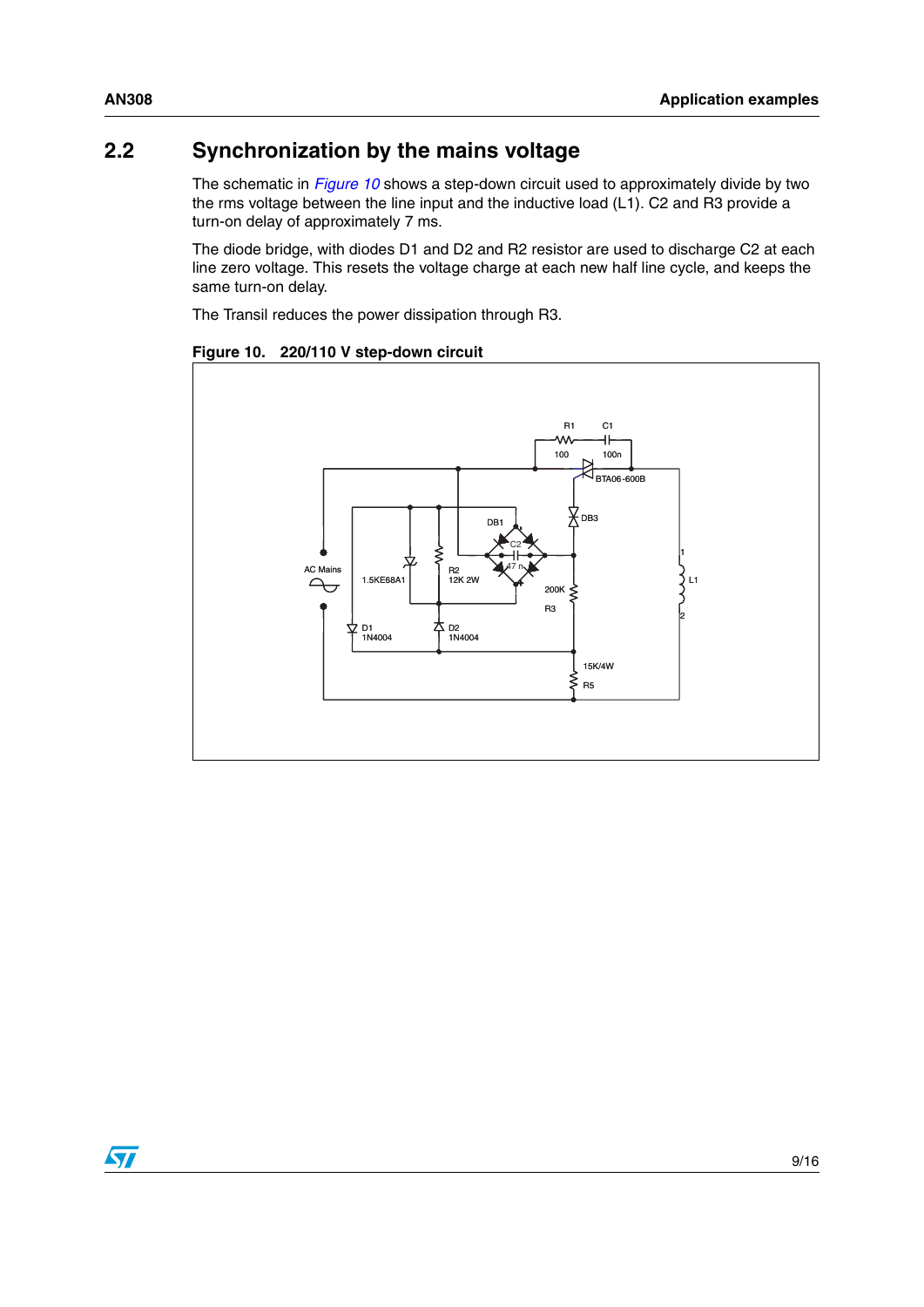$\sqrt{2}$ 

# **2.3 Pulse-train triggering circuit**

The schematic in *[Figure 11](#page-9-0)* shows a typical circuit for welding equipment. Potentiometer P2 is used for accurate control of the maximum turn-on delay. DB1 diode bridge and R6-R7 resistors are used to discharge C1 at each line zero voltage. This resets the voltage charge at each new half line cycle, and keeps the same turn-on delay.

The Transil reduces power dissipation through both potentiometers.



<span id="page-9-0"></span>**Figure 11. Power variation circuit for arc welding transformer**

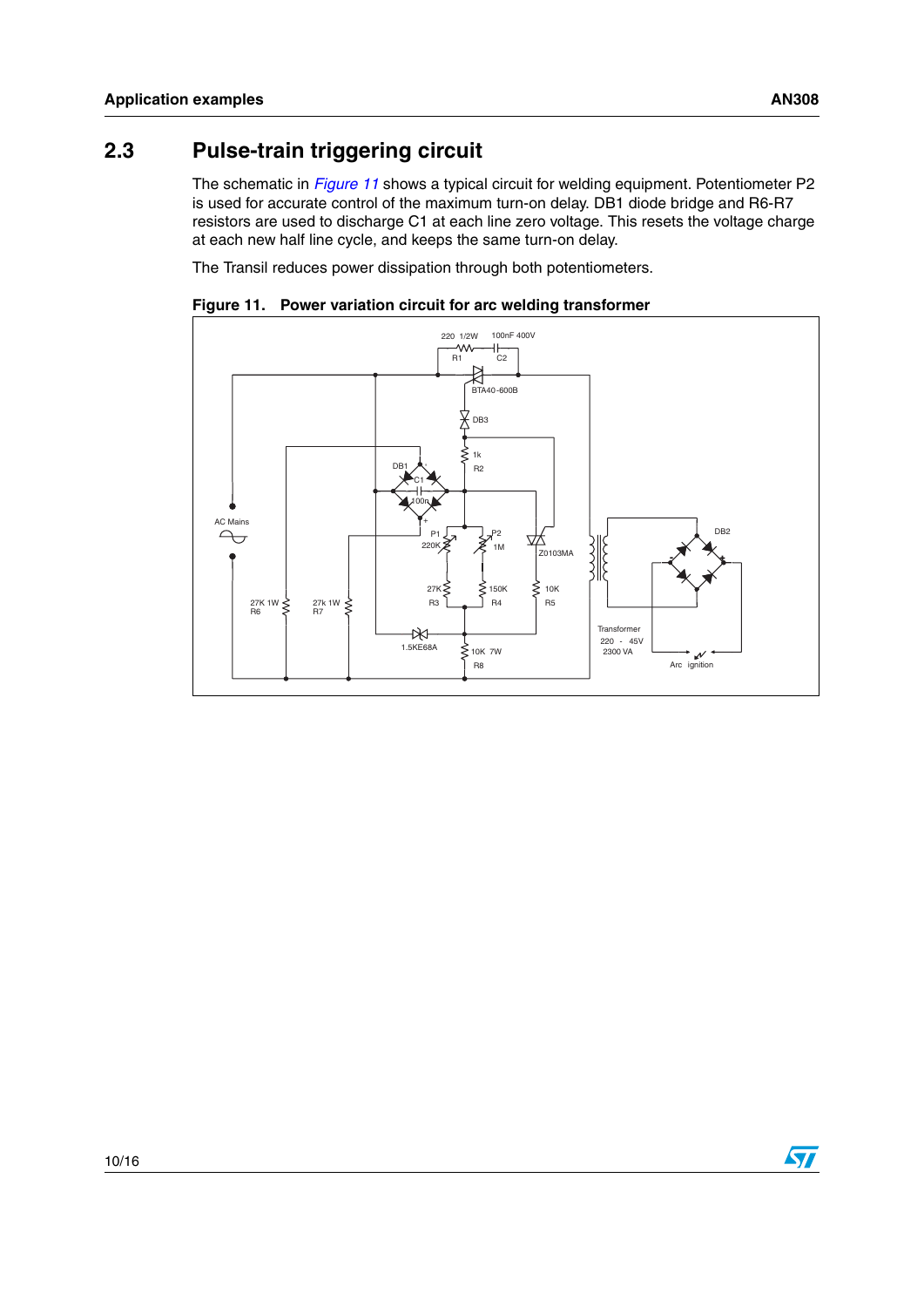# **Appendix A Solutions summary for inductive load control**



<span id="page-10-0"></span>

 $\sqrt{}$ 

11/16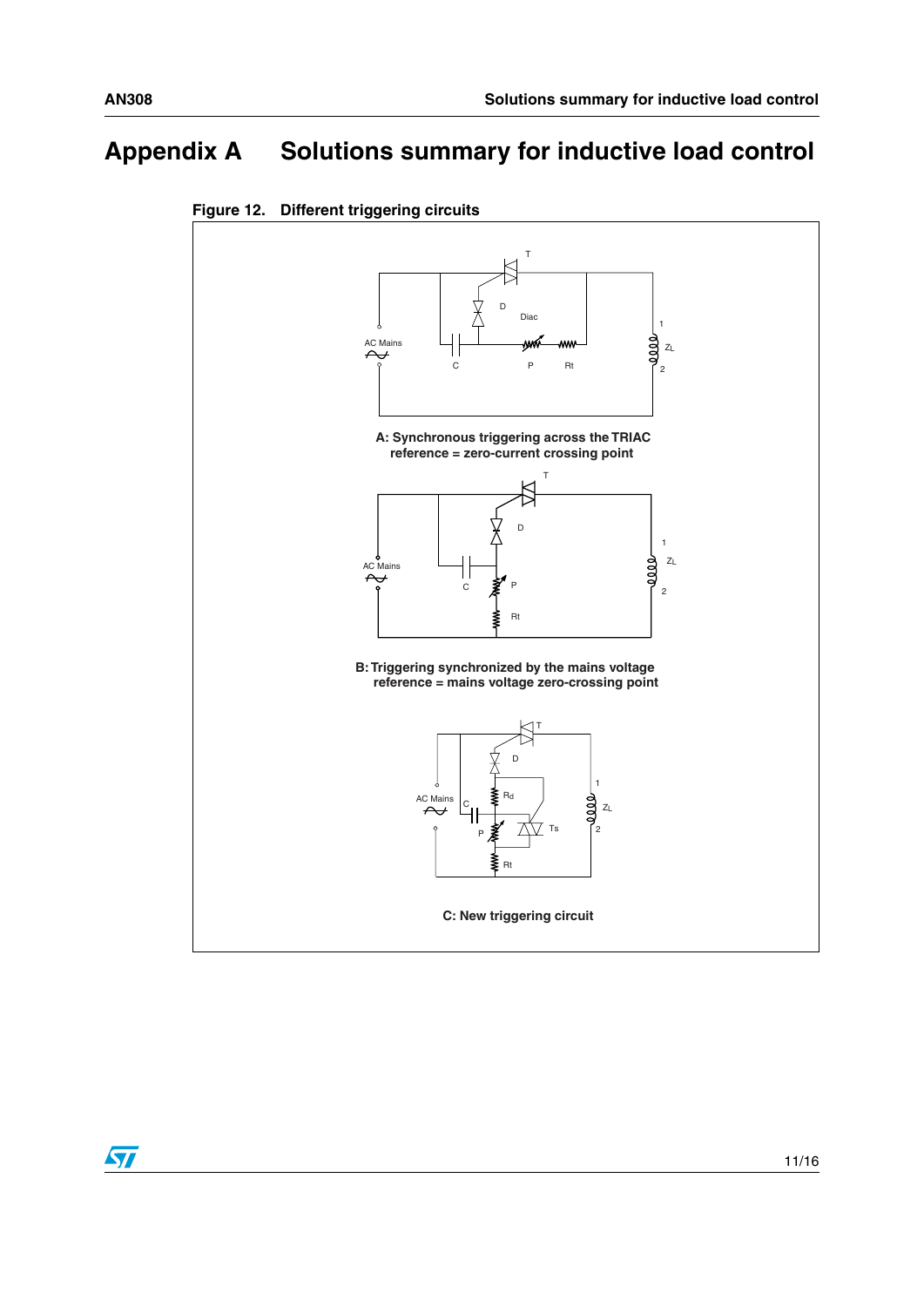### **A.1 Triggering synchronized across the TRIAC**

See *[Figure 12](#page-10-0)* part A for the schematic diagram.

#### **A.1.1 Resistive load**

Current and voltage are in phase, good synchronization. No fault over the whole adjustment range.

#### **A.1.2 Inductive load**

The current lags by  $\pi$  / 2. Two cases should be considered:

- Broad conducting angle; narrow lag angle. The time separating two conducting periods is very brief. The positive and negative currents are very similar. Certain applications are covered by this case (for instance speed-control circuit for ac motors).
- Narrow conducting angle; broad lag angle. The flow of current in one direction is a function of the control and thus of the duration of the current flow in the previous polarity.

The TRIAC can be triggered at the end of the mains half-cycle. In this case no current flows through the circuit and it acts as a rectifier.

#### **A.1.3 Circuit characteristics**

Advantages of the circuit are as follows:

- Connection by two wires without polarity
- Low power dissipated by the passive components
- Excellent power variation circuit for resitive or slightly inductive loads
- With highly inductive loads, the circuit can only operate satisfactorily within the limits of a slight decrease in the conduction angle.

Disadvantages of the circuit are as follows

For inductive loads, there is a large current dissymmetry for a variation towards the narrowest conduction angles. For this type of application the circuit cannot be used at all.

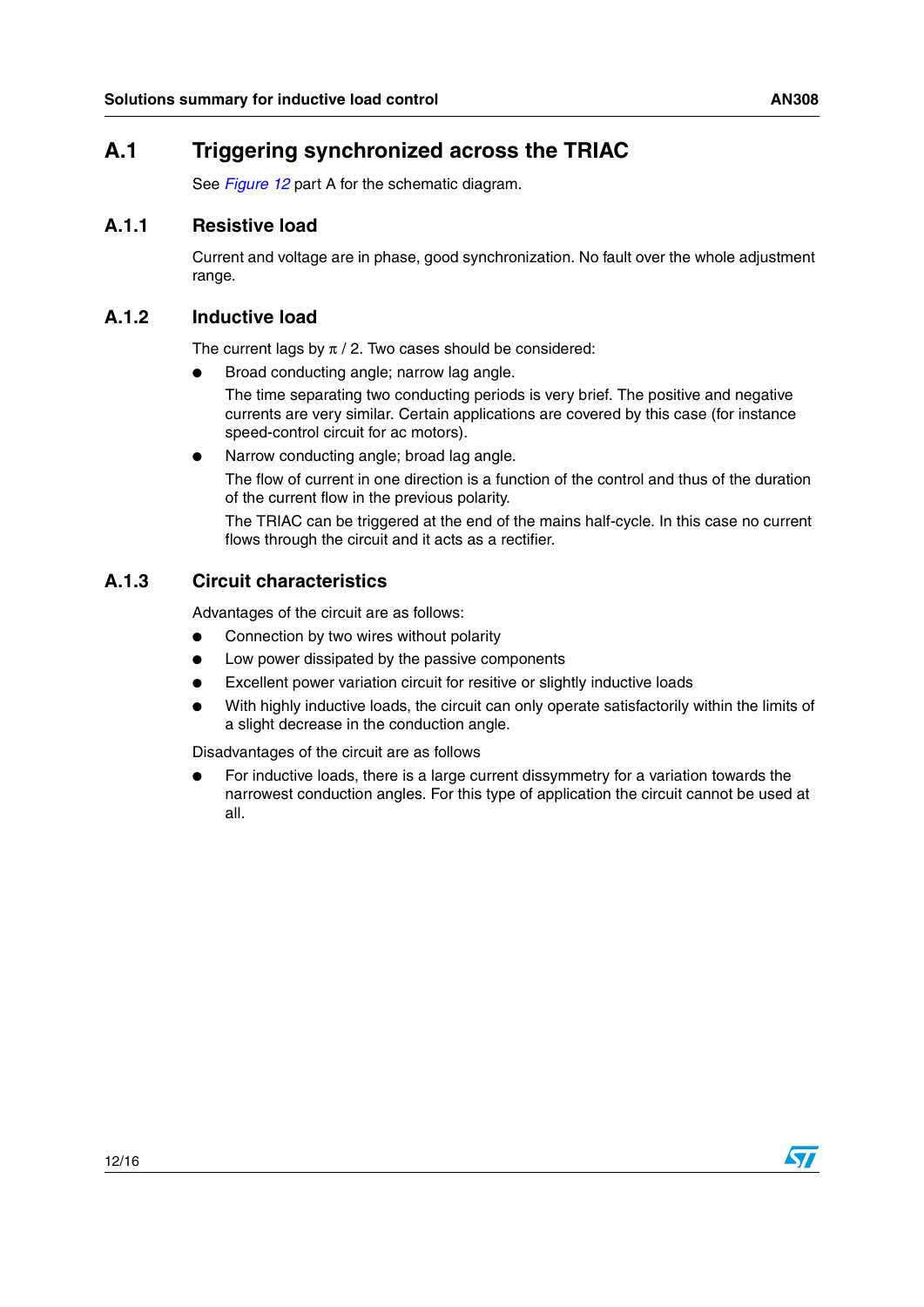# **A.2 Triggering synchronized by the mains voltage**

See *[Figure 12](#page-10-0)* part B for the schematic diagram.

#### **A.2.1 Resistive load**

No fault over the whole adjustment range.

#### **A.2.2 Inductive load**

The following two cases should be considered:

- Turn-on delay angle  $θ$  > load lag,  $φ$  (in full-cycle control)
	- Correct synchronization of the triggering pulses enables balanced conduction for all variations up to the load lag angle. Some applications use this principle (for example, 200 V – 100 V rms step-down circuit).
- Turn-on delay angle  $\theta < \omega$ .

Triggering occurs before the lag angle is reached. The TRIAC will conduct for an angle  $\alpha$  > 180°. It is blocked after the gate pulse of the following half-cycle. The current does not flow for next bias cycle. The circuit thus acts as a rectifier.

#### **A.2.3 Circuit characteristics**

Advantages of the circuit:

- Accuracy of the triggering pulses.
- Current operation with a resistive load (but circuit complex, previous circuit preferred)
- Excellent operation for power variation circuits limiting conduction to small angles with inductive loads.

Disadvantages of the circuit:

- Connection by 3 wires it is necessary to have access to the mains terminals.
- Power is dissipated permantly by the passive components.
- Impossible to adjust the delay angle to values close to or lower than the load phase shift. This circuit cannot be used for inductive loads where a variation close to the highest conduction angle is required.

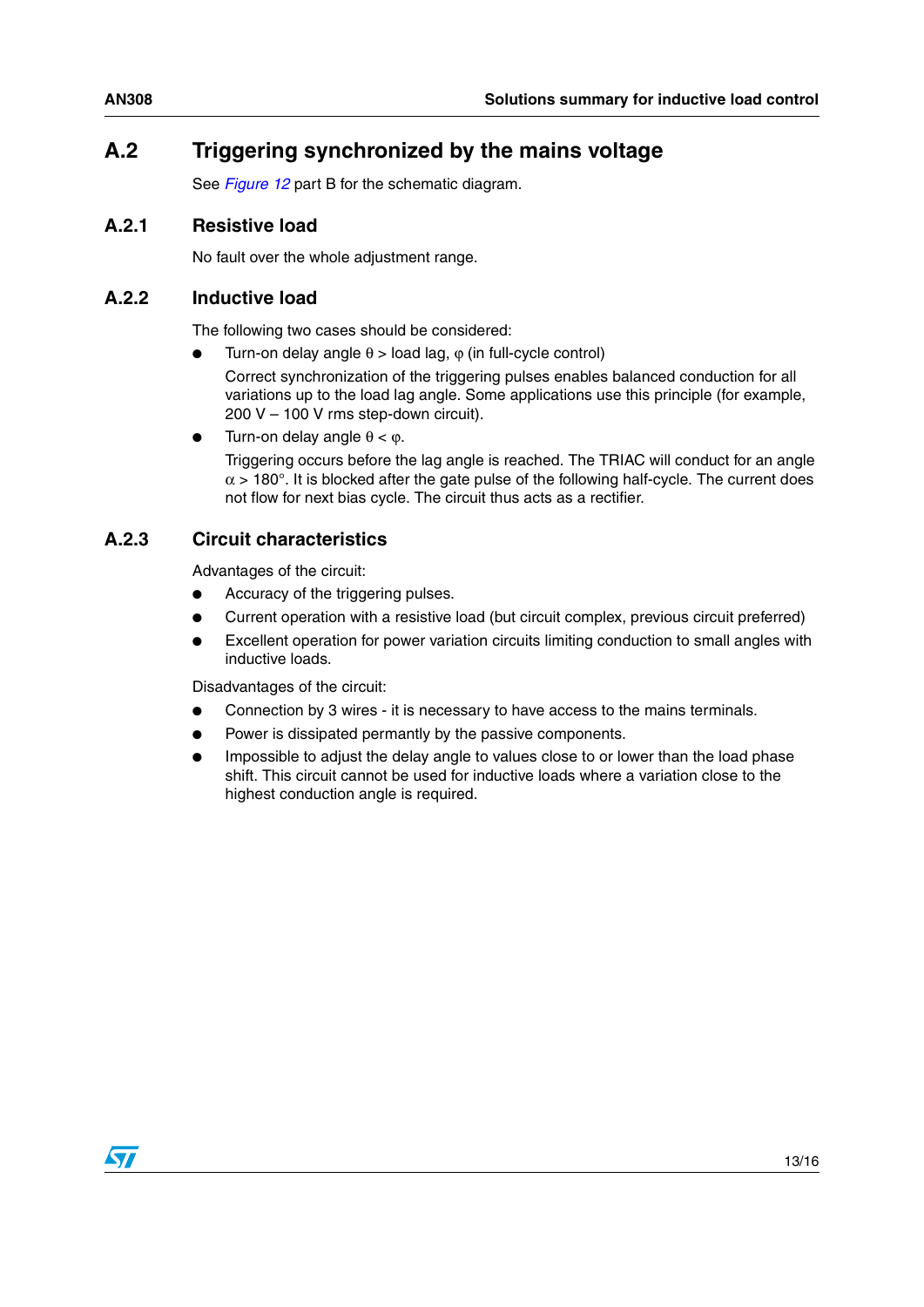### **A.3 New triggering circuit**

See *[Figure 12](#page-10-0)* part C for the schematic diagram.

#### **A.3.1 Resistive load**

No problem over the whole adjustment range.

#### **A.3.2 Inductive load**

Operation in the two possible cases:

- Delay angle  $\theta > \varphi$ Balanced conduction due to good synchronization of the triggering pulses
- Delay angle  $θ < φ$

For a conduction angle higher than 180°, the TRIAC turns off after the 1st pulse of the following half-cycle. It is immediately retriggered by the next repetitive pulse. The two currents are modified until a balance is reached.

### **A.3.3 Circuit characteristics**

Disadvantages of the circuit:

- Connection by 3 wires it is necessary to have access to the mains terminals.
- Power is dissipated permanently by the passive components.

Advantages:

- Accuracy of the triggering pulses
- Correct operation for resistive loads
- No bad operation with inductive loads
- Power variation over the whole range
- Good balance between positive and negative current cycles

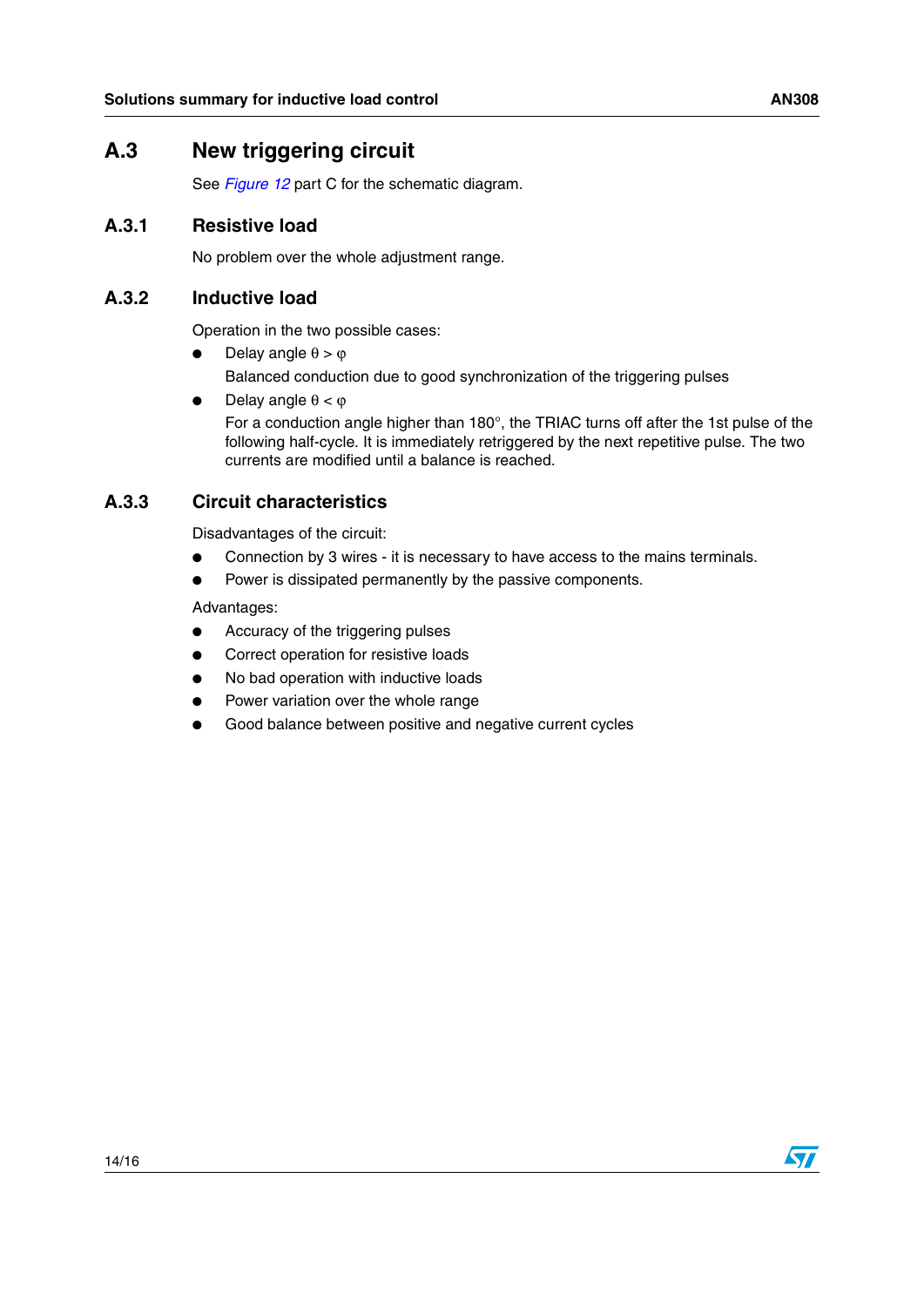# **3 Revision history**

#### Table 1. **Document revision history**

| <b>Date</b>   | <b>Revision</b> | <b>Changes</b>                                                                              |
|---------------|-----------------|---------------------------------------------------------------------------------------------|
| February-1989 |                 | First Issue                                                                                 |
| 1-Apr-2004    | 2               | Stylesheet update. No content change.                                                       |
| 30-Jan-2008   | 3               | Reformated to current standards. Complete technical update.                                 |
| 16-Sep-2008   | 4               | Updated graphics and explanatory text for Figure 9, Figure 10,<br>Figure 11, and Figure 12. |